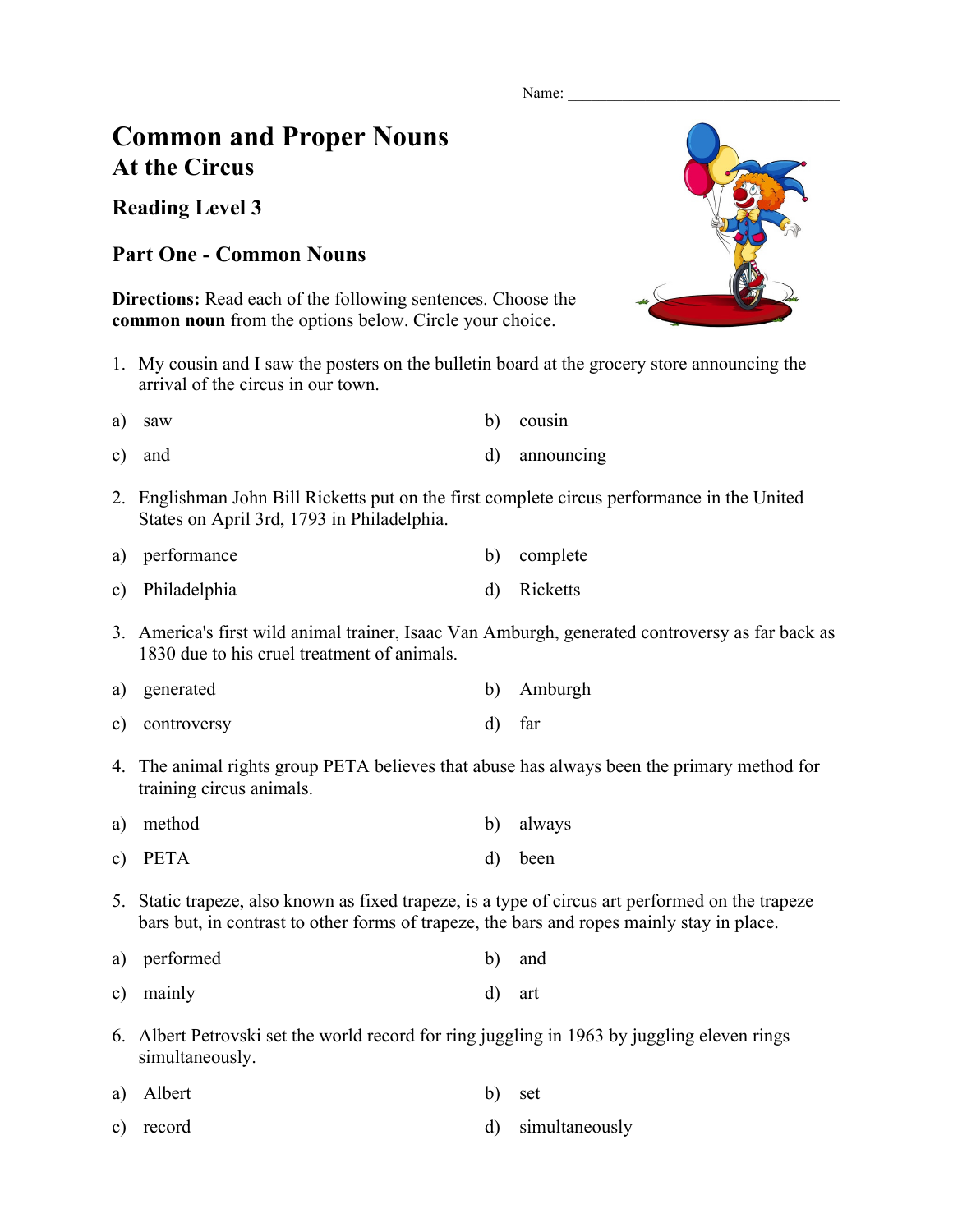|               | 7. Willie Hunt was a tightrope walker better known as <i>The Great Farini</i> who crossed the Niagara<br>Falls many times.                                      |              |                                |  |  |  |
|---------------|-----------------------------------------------------------------------------------------------------------------------------------------------------------------|--------------|--------------------------------|--|--|--|
| a)            | Farini                                                                                                                                                          | b)           | Niagara                        |  |  |  |
| C)            | known                                                                                                                                                           | $\mathbf{d}$ | walker                         |  |  |  |
|               | 8. Forte the Ringmaster stepped into the center of the circus tent and exclaimed, "Ladies and<br>gentlemen, boys and girls, children of all ages"               |              |                                |  |  |  |
| a)            | Forte                                                                                                                                                           | b)           | Ladies                         |  |  |  |
| $\mathbf{c})$ | exclaimed                                                                                                                                                       | $\mathbf{d}$ | of                             |  |  |  |
| 9.            | Contemporary circuses tell a story or convey a theme with traditional circus skills.                                                                            |              |                                |  |  |  |
| a)            | theme                                                                                                                                                           | b)           | convey                         |  |  |  |
| $\mathbf{c})$ | traditional                                                                                                                                                     | $\mathbf{d}$ | with                           |  |  |  |
| 10.           | Even though Chumbo was the biggest clown in the circus, he rode the tiniest unicycle.                                                                           |              |                                |  |  |  |
| a)            | Chumbo                                                                                                                                                          | b)           | biggest                        |  |  |  |
| $\mathbf{c})$ | unicycle                                                                                                                                                        | $\mathbf{d}$ | rode                           |  |  |  |
| 11.           | In the days before lighting, it was the ringmaster's job to "direct" the attention of the<br>audience to the appropriate performance area.                      |              |                                |  |  |  |
| a)            | appropriate                                                                                                                                                     | b)           | lighting                       |  |  |  |
| C)            | before                                                                                                                                                          | $\rm d$      | was                            |  |  |  |
| 12.           | The seats at the Barnes Brother's Circus were so tightly packed that my family and I felt like<br>we were climbing into a clown car when we filed into our row. |              |                                |  |  |  |
| a)            | tightly                                                                                                                                                         | b)           | <b>Barnes Brother's Circus</b> |  |  |  |
| $\mathbf{c})$ | climbing                                                                                                                                                        | d)           | seats                          |  |  |  |
| 13.           | The English word <i>circus</i> was first used in the 14th century and derives from the Greek word<br>kirkos, which means circle or ring.                        |              |                                |  |  |  |
| a)            | word                                                                                                                                                            | b)           | Greek                          |  |  |  |
| $\mathbf{c})$ | English                                                                                                                                                         | $\rm d)$     | derives                        |  |  |  |
| 14.           | The seven Ringling brothers transformed their small company into one of America's largest<br>circuses in the late 19th and early 20th centuries.                |              |                                |  |  |  |
| a)            | Ringling                                                                                                                                                        | b)           | small                          |  |  |  |
| $\mathbf{c})$ | centuries                                                                                                                                                       | d)           | America's                      |  |  |  |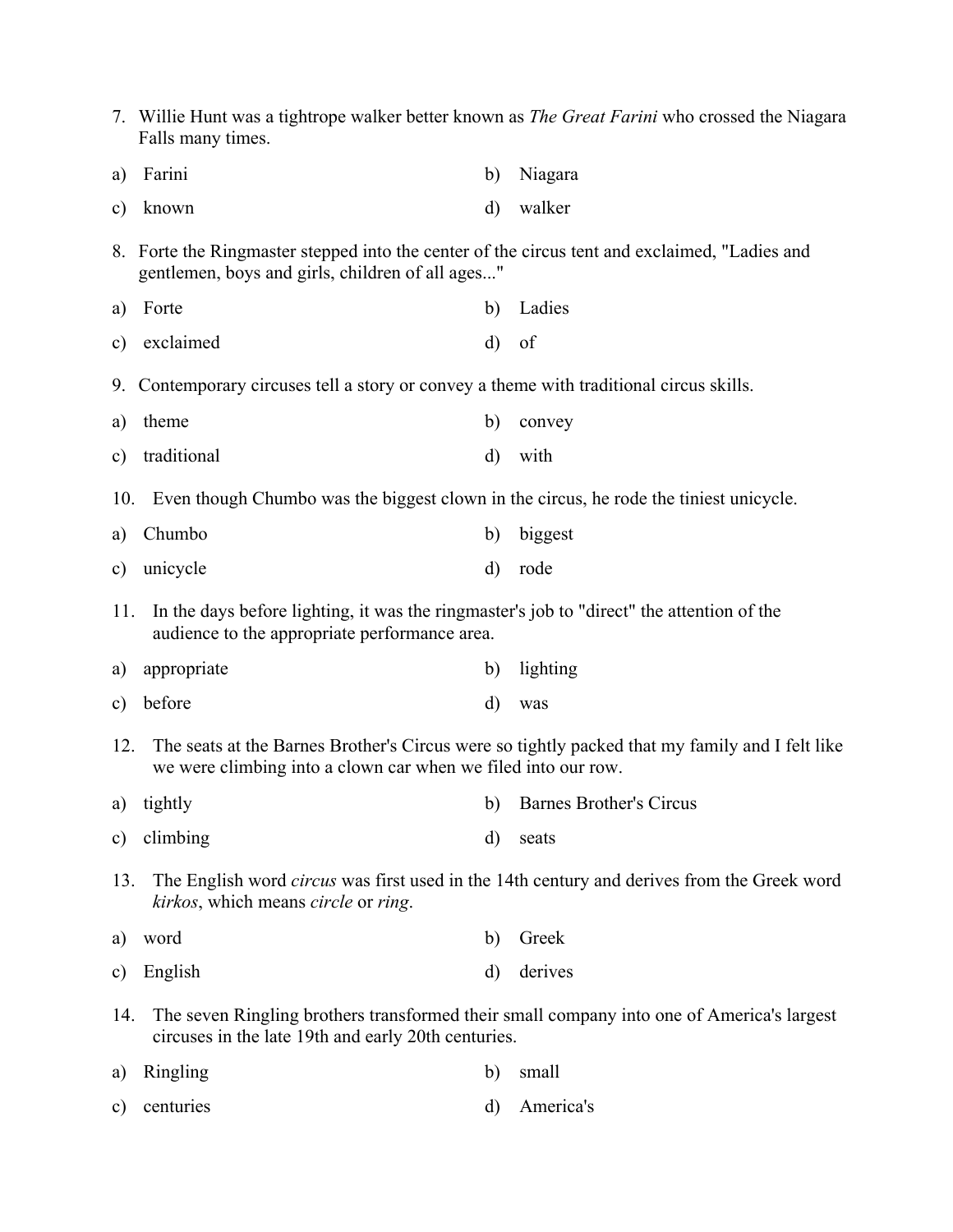|     | 15. Gargantua was a famous gorilla who saved the Ringling Brothers' circus from bankruptcy.                                                                 |              |                                                                                                 |  |  |  |
|-----|-------------------------------------------------------------------------------------------------------------------------------------------------------------|--------------|-------------------------------------------------------------------------------------------------|--|--|--|
| a)  | famous                                                                                                                                                      | b)           | Gargantua                                                                                       |  |  |  |
| c)  | gorilla                                                                                                                                                     | $\mathbf{d}$ | saved                                                                                           |  |  |  |
| 16. | The popularity of circuses dwindled after World War II, perhaps due to the spread of<br>television.                                                         |              |                                                                                                 |  |  |  |
| a)  | television                                                                                                                                                  | b)           | World War II                                                                                    |  |  |  |
| c)  | dwindled                                                                                                                                                    | $\mathbf{d}$ | perhaps                                                                                         |  |  |  |
| 17. | six-ringed Moscow State Circus.                                                                                                                             |              | Circus activities take place within a ring and large circuses may have multiple rings, like the |  |  |  |
| a)  | Moscow                                                                                                                                                      | b)           | multiple                                                                                        |  |  |  |
| c)  | like                                                                                                                                                        | $\rm d$      | ring                                                                                            |  |  |  |
| 18. | A character clown plays roles such as butcher, baker, or policeman.                                                                                         |              |                                                                                                 |  |  |  |
| a)  | such                                                                                                                                                        | b)           | butcher                                                                                         |  |  |  |
| c)  | or                                                                                                                                                          | $\mathbf{d}$ | plays                                                                                           |  |  |  |
| 19. | The white face clown holds the highest status in the clown hierarchy and is the oldest of the<br>clown archetypes.                                          |              |                                                                                                 |  |  |  |
| a)  | holds                                                                                                                                                       | b)           | hierarchy                                                                                       |  |  |  |
| c)  | highest                                                                                                                                                     | $\mathbf{d}$ | oldest                                                                                          |  |  |  |
| 20. | The augustes or red clowns are a misfortunate bunch and usually get the pies in the face,<br>accidentally sit in wet paint, or have their pants ripped off. |              |                                                                                                 |  |  |  |
| a)  | misfortunate                                                                                                                                                | b)           | accidentally                                                                                    |  |  |  |
|     | c) wet                                                                                                                                                      | $\mathbf{d}$ | paint                                                                                           |  |  |  |

## **Part Two - Proper Nouns**

**Directions:** Read each sentence. Choose the **proper noun** and circle your choice.

21. Charlie Chaplin fits the definition of a character clown.

- a) Charlie b) fits
- c) character d) clown
- 22. Americans call a clown's act a *gag* while Europeans usually refer to it as an *entree*.
- a) clown's b) gag c) Americans d) *entree*